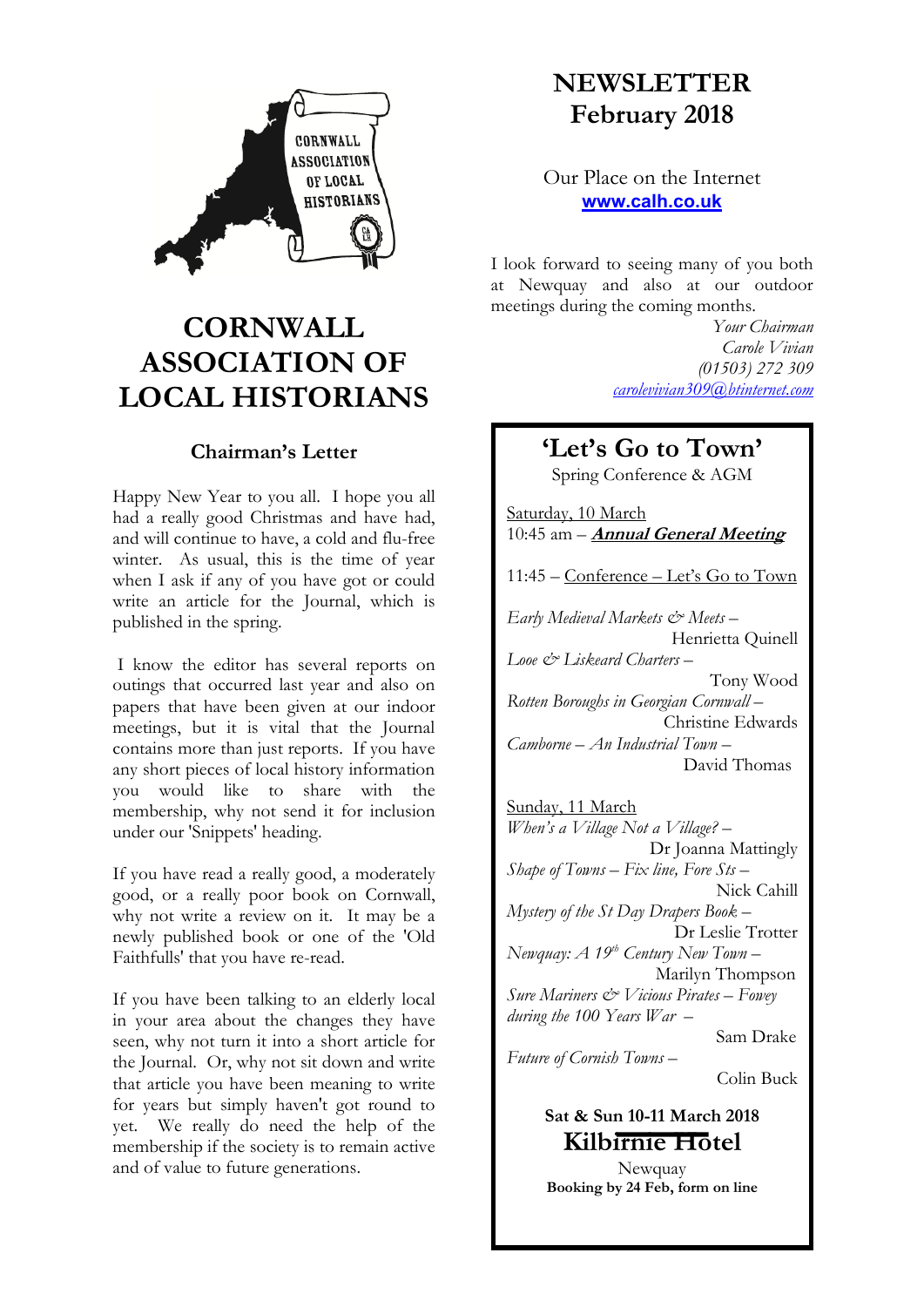## **CALH Annual General Meeting**

The AGM will be held on Saturday,  $10^{th}$ March at the Kilbirnie Hotel, Narrowcliff Road, Newquay at 10:45 am – All members are welcome at no cost.

Minutes of the 2017 AGM will be approved, reports received, rates of subscription considered and office-bearers and members of the committee elected. Members are invited to stand for election. At least two posts need to be filled.

A Study Day Secretary is also sought to shadow the Joint Events Secretaries in 2018 with a view to taking over in 2019.

> *Joan Webb Hon Secretary*

#### **Great Line-up of Days Out for 2018**

Our Joint Events Secretaries Ian and Marilyn Thompson have put together an amazing line-up of study days-out for the year.

Starting in May, we will visit the historic Boconnoc House. Hosted by CALH member Dr Catherine Lorigan, she will be talking about her just released book on Boconnoc, which will be available for purchase at a discount rate of  $f$ 15. We will also tour the house, the gardens and the stables.

In June, we will visit St Tudy on a day organised by the St Tudy History Society. The day will include a circular history walk around the village, the church and the nearby Hengar manor house.

For July, we'll be going to Cornwall's ancient capital of Launceston in a visit put together by the Launceston History Group and Museum. The day will include a tour of historic buildings and a visit to Trecarrell Manor.

A new feature this year – you can pay directly into the CALH bank account, avoiding the necessity of writing a cheque. You still must mail in the booking form.

### **RIC Reopening: 200 Years Old**

The Royal Institution of Cornwall and the Courtney Library will be reopening on February  $6<sup>th</sup>$  to begin a big celebration of its 200<sup>th</sup> anniversary.

It was in February of 1818 that a group of Cornish men and women got together in Truro and formed what is now the RIC.

It is said that the founders were inspired by the passion for invention and discovery that was so prevalent in Cornwall at that time.

The building has been closed to allow for a complete reorganisation of many of the exhibitions to reflect the themes of Cornish technological ingenuity over time.

The celebrations will involve diverse community groups, and include drama, dance, song, poetry, lectures and re-enacted historical science experiments both inside the building and out

For its special part, the Courtney Library is digitising one of its prized pieces – the working notebook of  $18<sup>th</sup>$  century mineralogist and collector Philip Rashleigh.

#### **Local History Group Shines**

It can come as no surprise to CALH members that a Cornish local history group has stood out in a national competition.

The Linkinhorne History Group, in southeast Cornwall, participated in BBC Radio 4's *Making History* programme.

The Linkinhorne group was part of the show's 'Top Town History' contest, which pits groups from different sizes of communities against each other to assess who has made the best contribution to local history.

In the first week, Fort William, Scotland beat Reading and then went on to best Greenwich. But Linkinhorne then vanquished Fort William. The final outcome is yet to occur as we go to press.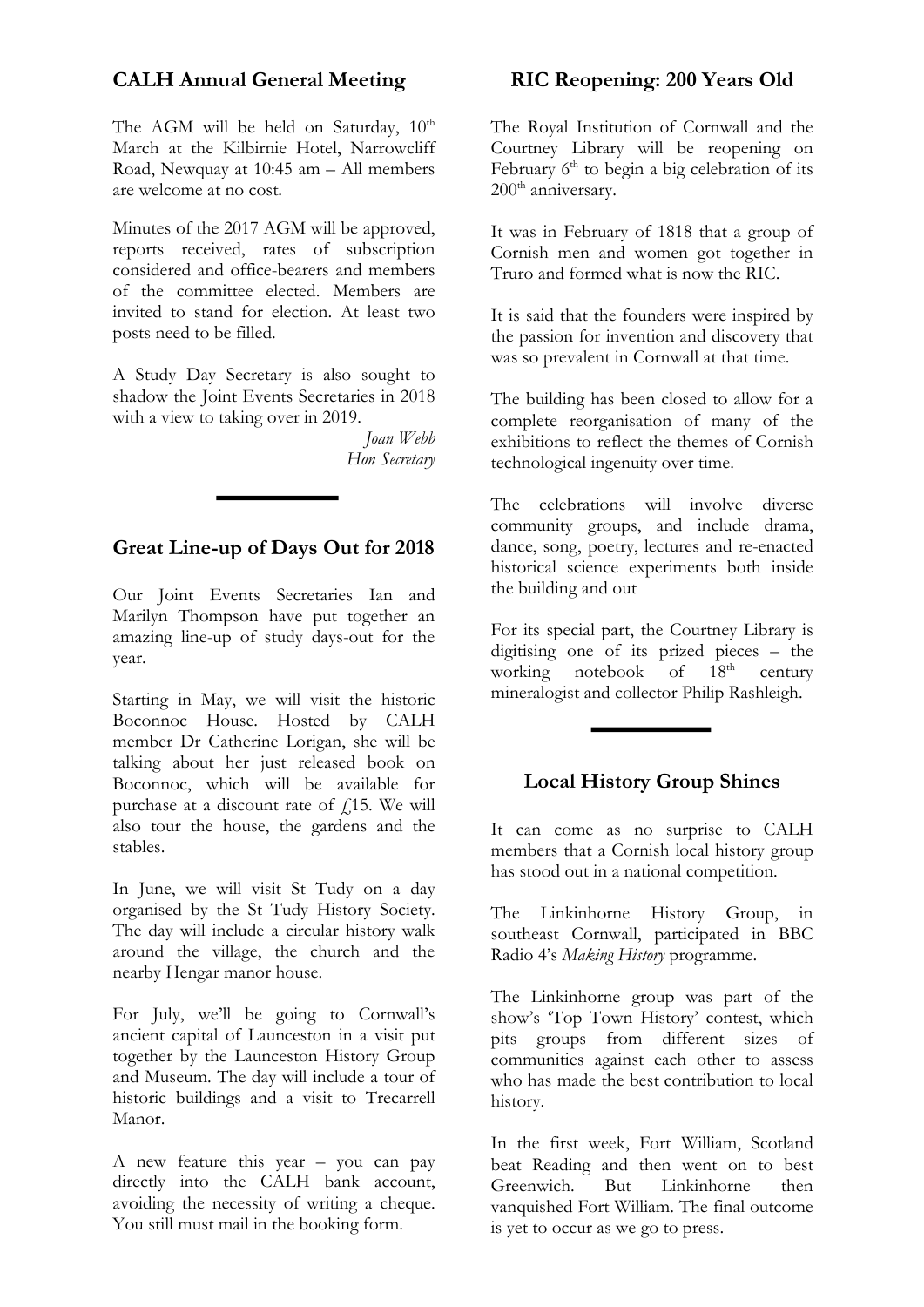#### **Kresen Kernow Moves Forward**

Construction of Cornwall's new archival centre is progressing well. The roof is nearly on all of the old brewhouse, the concrete box archive store is rising rapidly, now up to the first floor level and the floors will soon be ready for the original granite flagstones.

The roof slates and windows are now going in. If you would like to see it for yourself, the next public tours will be in March. Watch the Record Office's webpage and the CALH webpage for details.

#### **CRO Open Until Autumn**

The Cornwall Record Office and the Cornish Studies Library will both be closing in the autumn to make the move to the new facility.

Until then, however, both facilities will be open for researchers and activities.

On the 19<sup>th</sup> of February, designer Amanda Crago will conduct an ArTchive, leading participants in turning historic documents into jewellery pieces using image transfer techniques. The workshop costs  $f10$  and lasts from 10 am to 4 pm. Book at 01872 323 127.

For St Piran's Day, the Cornish Studies Library will launch a new exhibition – "Cornwall in Colour." It will include a selection of historic images that have been digitally colourised. On the  $20<sup>th</sup>$  of March, Joshua Barrett will give a talk about the process of digitising images.

On Monday, 5<sup>th</sup> March, another ArTchive workshop led by Vicki Aimers will be held at the CRO. Titled "Pocketing Memories", the workshop will work with fabrics, threads and stories. The cost is  $\ell$ 10. Ring 01872 323 127 to book.

The CRO and the Library also do a wide range of workshops for schools all across Cornwall. They have delivered activities to over 2,400 children since April of last year.

### **Cornish Carols 'Ring' Out**

The history of Cornish carols is being celebrated with two new acquisitions at the Cornish Studies Library in Redruth.

The new book, *Hark! The Glad Sound of Cornish Carols* by Hilary Coleman and Sally Burley is a record of carols sung throughout Cornwall and traces their backgrounds, composers and reminiscences of the people who sing them. The book clearly shows how carols are embedded in Cornish communities.

The authors travelled across the Duchy to research and record carols being sung in churches and chapels, in pubs and people's houses, and at special events like Bodmin Wassail and St Just Feast. Two CDs accompany the book.

The second acquisition is *Strike Sound*, a collection of Padstow carols compiled by John Worden. The collection of 16 north Cornwall carols has been out of print for some time and has been republished by the Federation of Old Cornwall Societies, with new notes on the Padstow carollers who keep the singing tradition alive.

#### **Garstin Family Archive Treasure**

The acquisition of the archive of the Garstin family of Penzance last year – with funds from Cornwall Heritage Trust, Friends of the National Libraries and the V&A Grant Fund – is proving very valuable.

Of particular interest are the letters of Denis Garstin who was posted with the British government's propaganda Mission in St Petersburg during the Russian revolution.

His work brought him into close contact with revolutionary leaders Trotsky and Lenin. In July 1918, he was sent to re-join the British army in North Russia to fight against the Bolsheviks. Five days later, he was killed in action at the age of 28.

The CRO describes the letters as a "treasure trove."